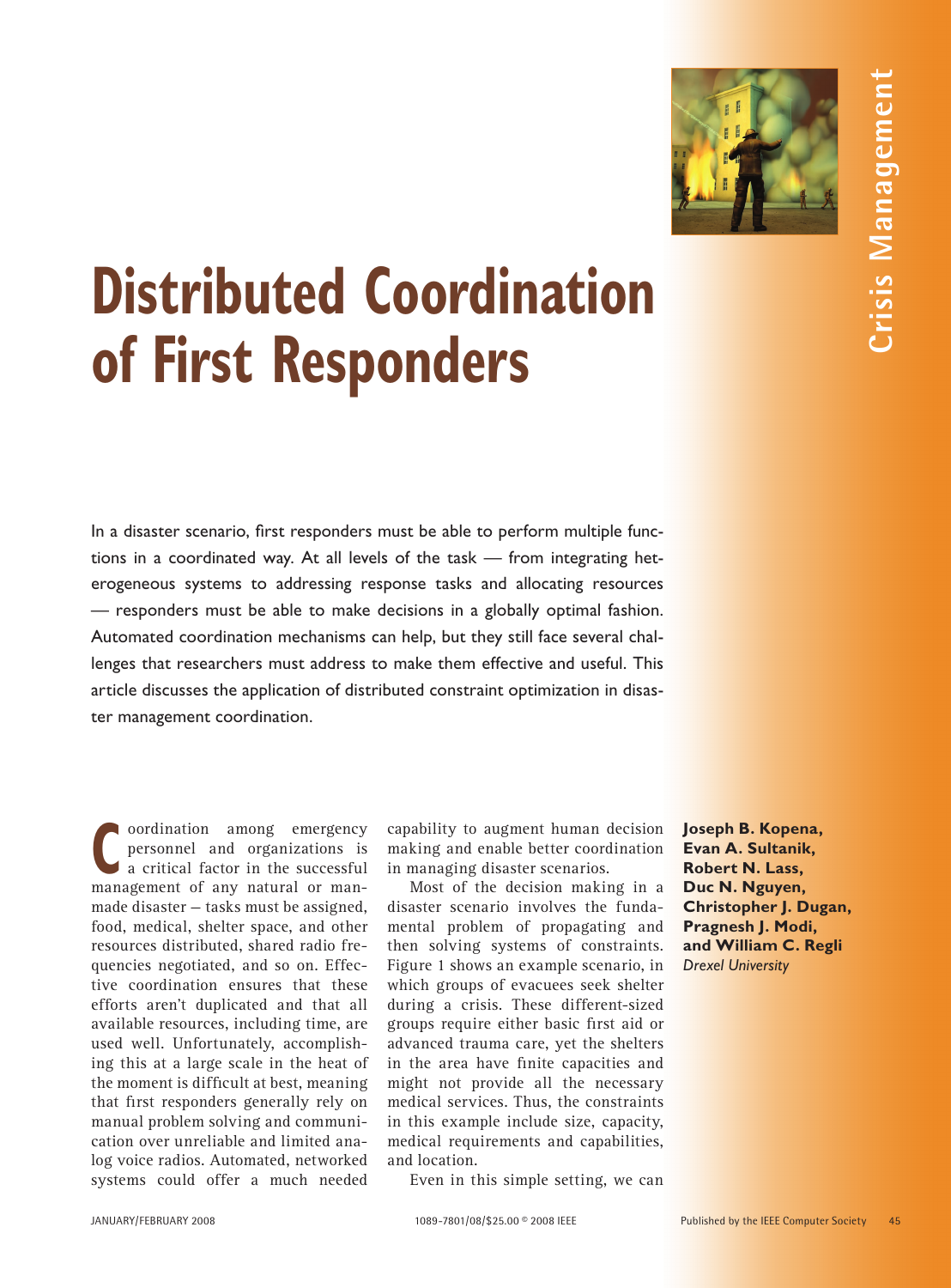

*Figure 1. Disaster scenario. Each walking figure represents a group of evacuees seeking shelter, with icons indicating their required basic first aid or advanced trauma care and the corresponding shelter-provided capabilities.*

see a great need to coordinate decisions and avoid wasting medical resources while getting the groups to shelters (without overcrowding them) as quickly as possible. This task is difficult for human decision makers to manage, especially if they act independently, but we could easily and naturally represent it as a constraint-optimization problem and solve it with computerized techniques. In this scenario, area wardens and first responders would use handheld wireless devices to report their requirements, such as group size and medical needs. An automated constraint solver would then use this input to guide each group to the appropriate shelter. These shelter assignments would provide an optimal, coordinated plan for the entire scenario, rather than requiring evacuees to rely on decisions made based on locally available information.

In a disaster setting, however, many of the standard assumptions in constraint optimization simply don't apply. In particular, it's unlikely that first responders could deploy highperformance centralized servers to conduct this optimization in a timely fashion, given their other responsibilities. Similarly, network infrastructure is unlikely to be sufficient to collect all inputs at one location, solve the problem, and then disseminate the results. Fortunately, distributed constraint optimization (DCOP) addresses these problems, among others.<sup>1-3</sup> Under the DCOP approach, agents exchange portions of their constraints or preferences and go through rounds of determining, sharing, and refining partial solutions in a completely decentralized fashion. Eventually, the agents' partial solutions converge into a globally optimal solution.

To experiment with this approach, we implemented Evac-Op, $4$  a notional application for the sheltering scenario. The software runs on tablet and handheld computers over an ad hoc, wireless network and is deployed to the first responders leading evacuation groups. Evac-Op provides a dynamic map displaying the area and any available updates, minimal text messaging functionality, and an interface to input group size and medical requirements. A software agent uses this information to represent the group in the DCOP process. Once a solution is determined, the agent informs its group leader of the assigned shelter and general direction of travel.

Evac-Op's DCOP solving is performed by DCOP-OLIS, a framework we developed for benchmarking and comparing DCOP algorithms. DCOPOLIS is publicly available at http://dcopolis.sourceforge. net and has been used to conduct some of the first uniform tests analyzing DCOP algorithms in practice.<sup>5</sup> Evac-Op is also the first implementation of DCOP algorithms on live wireless networks, as well as one of few real-world DCOP applications in development. Using this application and framework, we've begun to explore the edges of current DCOP research and investigate the future research necessary for applying DCOP to real problems.

**D** ue to its decentralization, efficient utilization of cheap mobile computational resources, and limited bandwidth consumption, the DCOP approach fits naturally with the coordinated decision making required in disaster management. Deploying such systems will require further research on applying DCOP to dynamic environments, adapting it to network topology and characteristics, and increasing its robustness. However, promising applications such as those that improve coordination among first responders are certain to continue driving this work.

#### **References**

R. Mailler and V. Lesser, "Solving Distributed Constraint 1. Optimization Problems Using Cooperative Mediation," *Proc. 3rd Int'l Joint Conf. Autonomous Agents and Multiagent Systems*, IEEE CS Press, 2004, pp. 438–445.